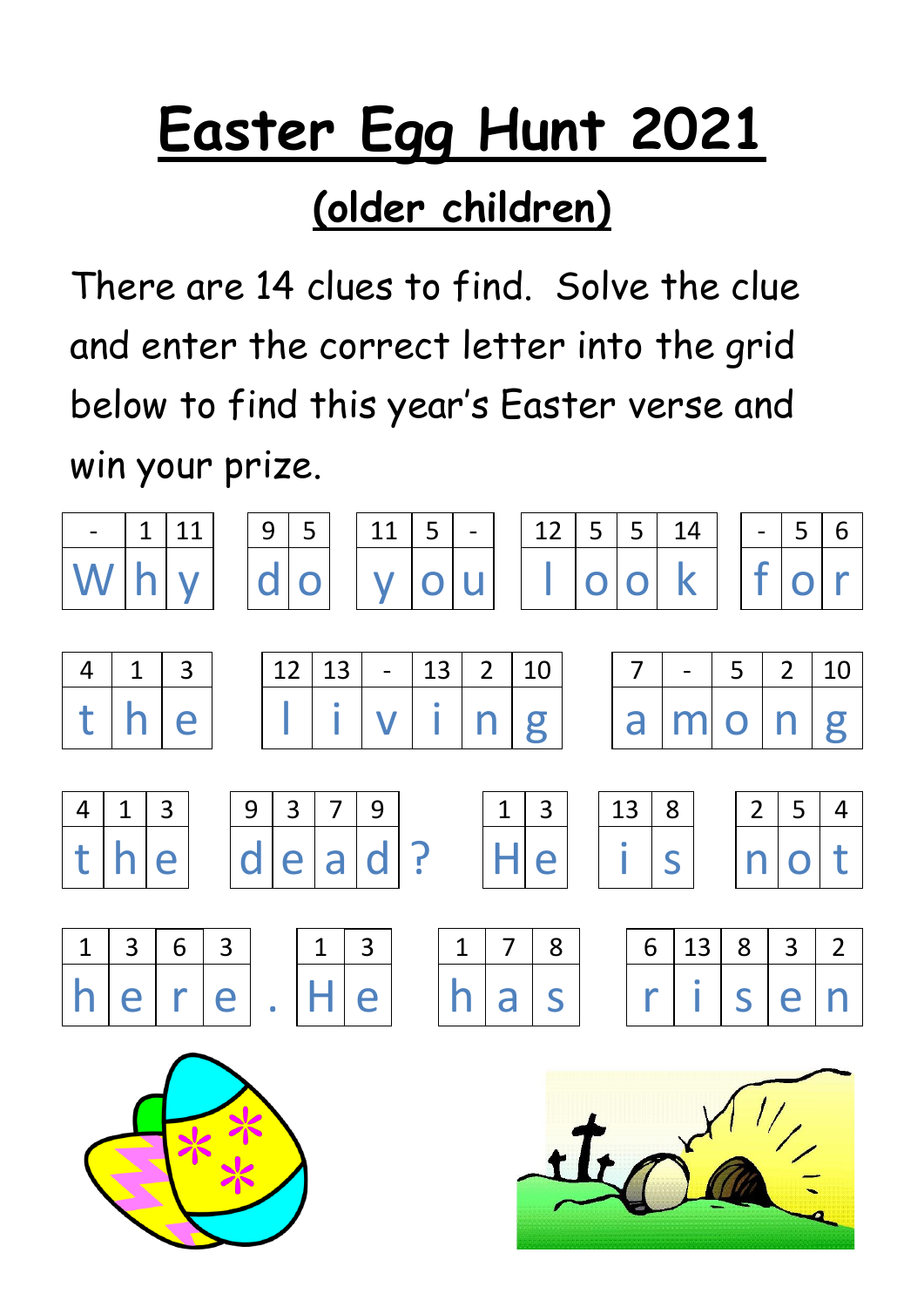### **(older children)**

There are 14 clues to find. Solve the clue and enter the correct letter into the grid below to find this year's Easter verse and win your prize.

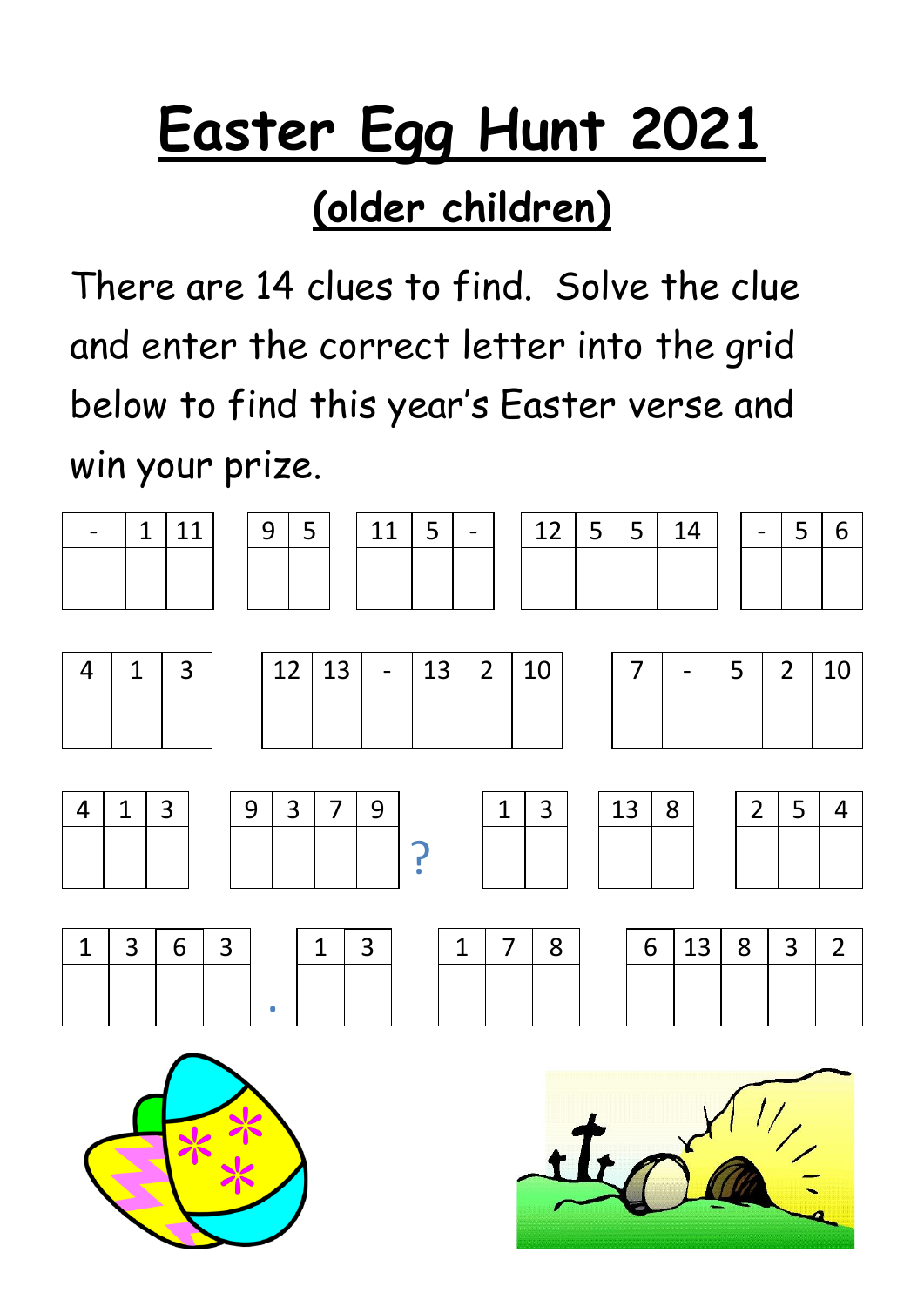### **(younger children)**

There are 14 letters to find. Put them into the grid below to find this year's Easter sentence! Well done!

|           | 1   2   3   4   5 |  |  | $6   7   8$ |  |
|-----------|-------------------|--|--|-------------|--|
| Jesus has |                   |  |  |             |  |

|  | 9 10 11 12 13 14 |  |
|--|------------------|--|
|  | risen!           |  |